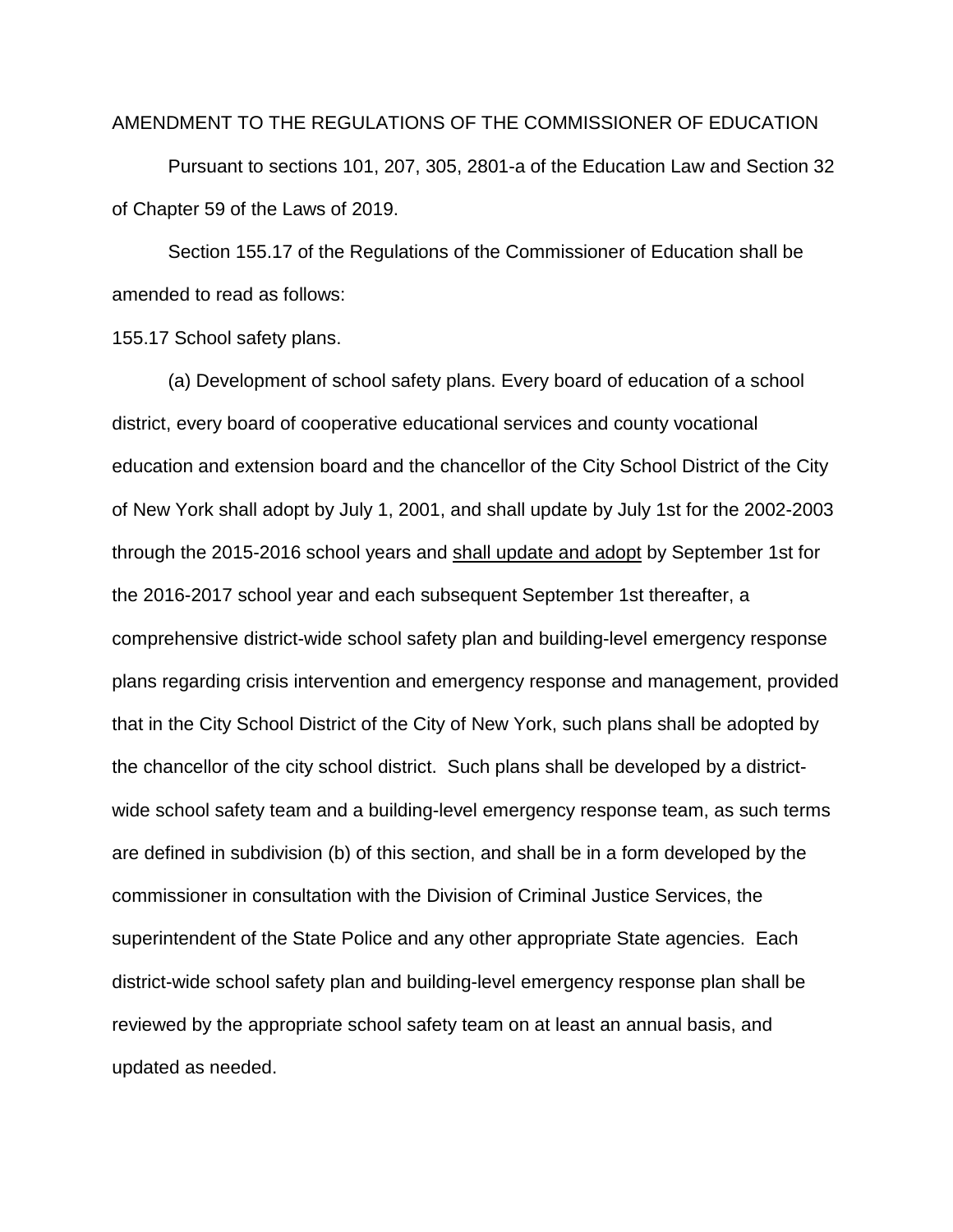(b) Definitions.

As used in this section:

- $(1)$  . . .
- $(2)$  . . .
- $(3)$  . . .
- $(4)$  . . .
- $(5)$  . . .
- $(6)$  . . .
- $(7)$  . . .
- $(8)$  . . .
- $(9)$  . . .
- $(10)$  . . .
- $(11)$  . . .
- $(12)$  .
- $(13)$  . . .

(14) District-wide school safety team means a district-wide team appointed by the board of education, the chancellor in the case of New York City, or other governing board. The district-wide team shall include, but not be limited to, representatives of the school board, teacher, administrator, and parent organizations, school safety personnel and other school personnel. At the discretion of the board of education, or the chancellor in the case of the City of New York, a student may be allowed to participate on the safety team, provided however, that no portion of a confidential building-level emergency response plan shall be shared with such student nor shall such student be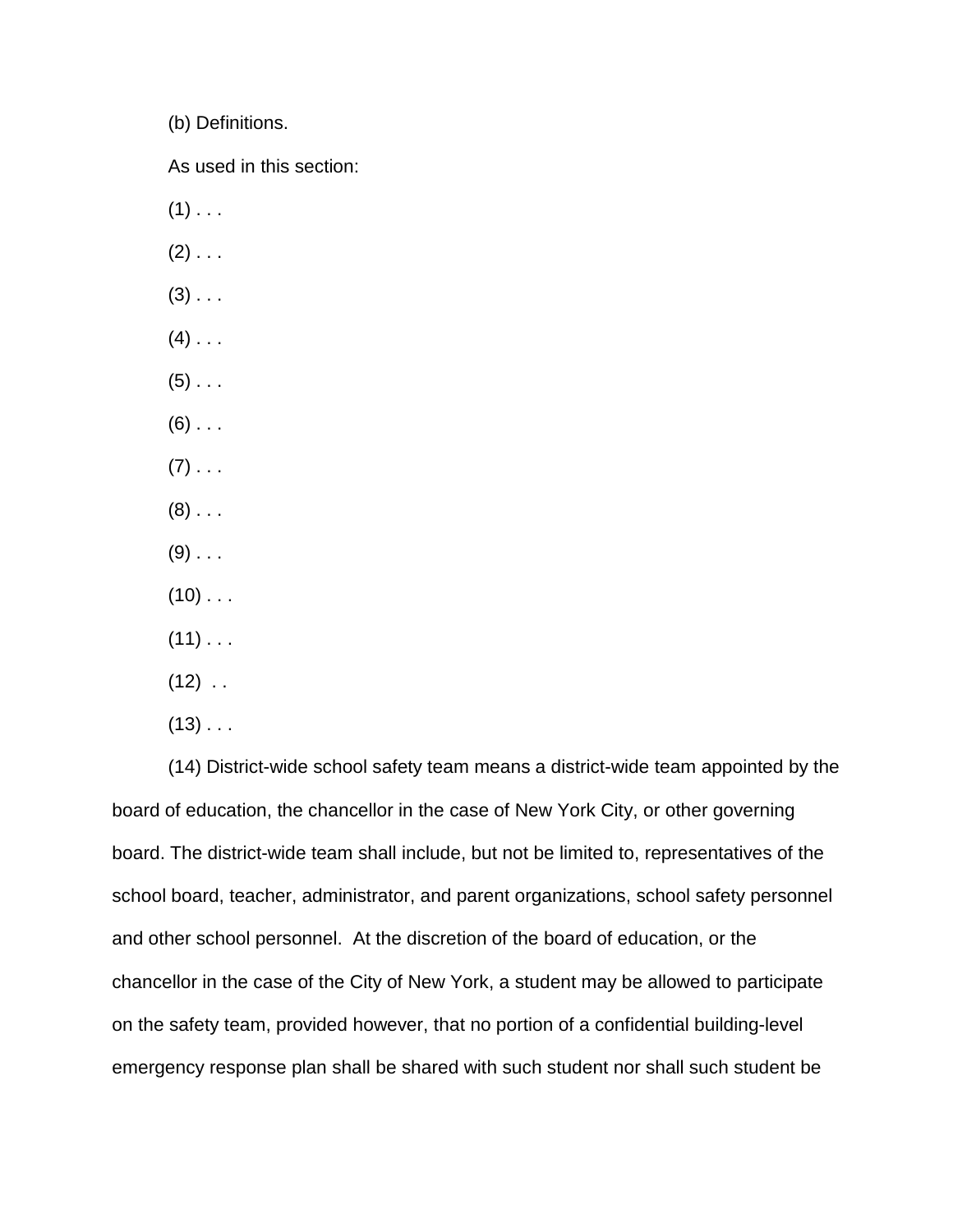present [where] when details of a confidential building-level emergency response plan or confidential portions of a district-wide emergency response strategy are discussed.

 $(15)$  . . .

 $(16)$  . . .

 $(17)$  . . .

 $(18)$  . . .

(c) District-wide school safety plans and building-level emergency response plans.

District-wide school safety plans and building-level emergency response plans shall be designed to prevent or minimize the effects of violent incidents and emergencies and to facilitate the coordination of schools and school districts with local and county resources in the event of such incidents or emergencies.

(1) District-wide school safety plans. A district-wide school safety plan shall be developed by the district-wide school safety team and shall include, but not be limited to:

 $(i)$  . . .  $(ii) \ldots$  $(iii) \ldots$  $(iv) \ldots$  $(v)$  . . .  $(vi) \ldots$  $(vii) \ldots$ 

(viii)  $\ldots$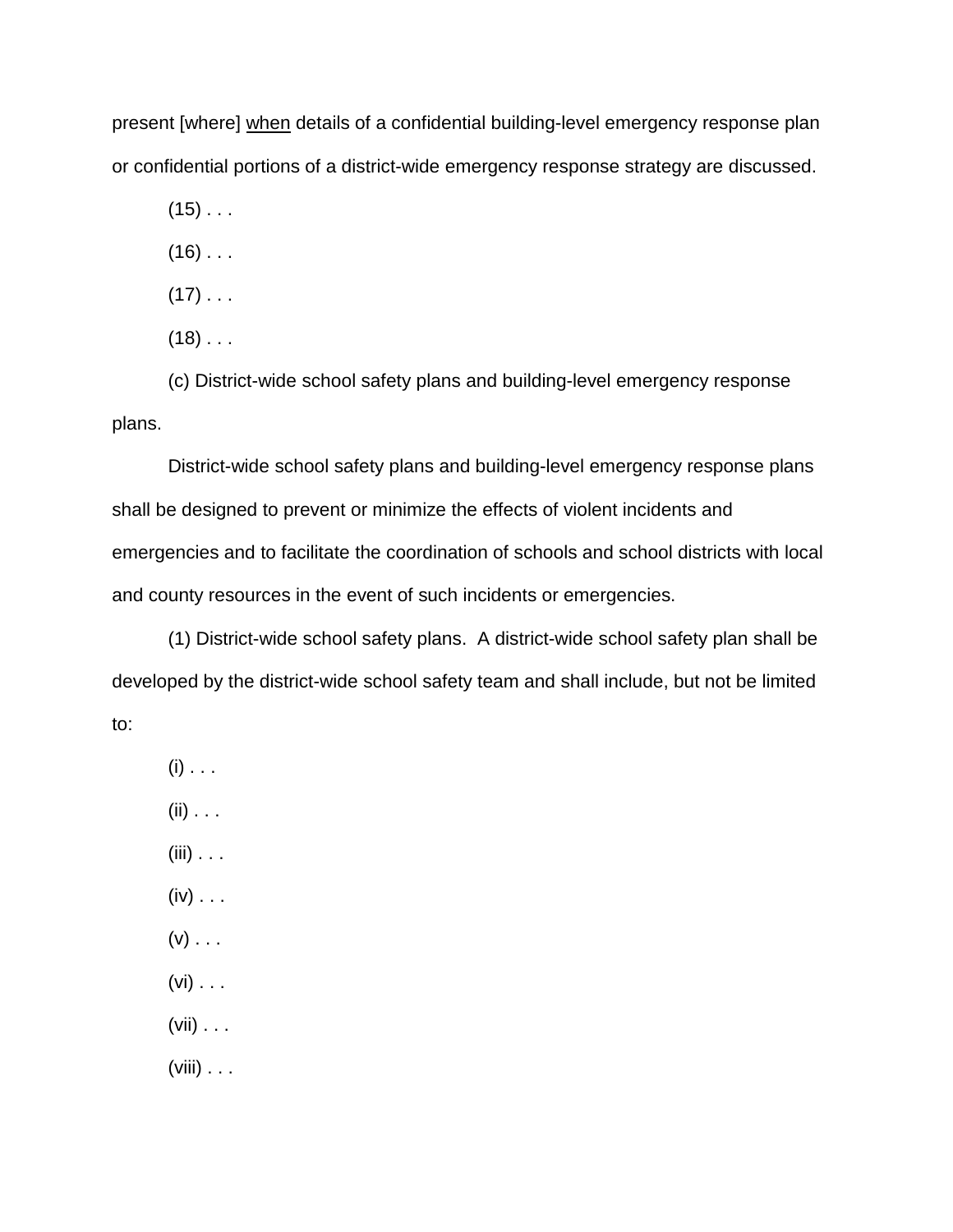$(ix) \ldots$ 

 $(x)$  . . .

(xi) policies and procedures relating to school building security, including, where appropriate:

a. the use of school safety or security officers and/or school resource officers. Beginning with the 2019-20 school year, and every school year thereafter, every school shall define the areas of responsibility of school personnel, security personnel and law enforcement in response to student misconduct that violates the code of conduct. A school district or charter school that employs, contracts with, or otherwise retains law enforcement or public or private security personnel, including school resource officers, shall establish a written contract or memorandum of understanding that is developed with stakeholder input, including, but not limited to, parents, students, school administrators, teachers, collective bargaining units, parent and student organizations and community members, as well as probation officers, prosecutors, defense counsels and courts that are familiar with school discipline. Such written contract or memorandum of understanding shall define the relationship between a school district or charter school, school personnel, students, visitors, law enforcement, and public or private security personnel. Such contract or memorandum of understanding shall be consistent with the code of conduct, define law enforcement or security personnel's roles, responsibilities and involvement within a school and clearly delegate the role of school discipline to the school administration. Such written contract or memorandum of understanding shall be incorporated into and published as part of the district safety plan; and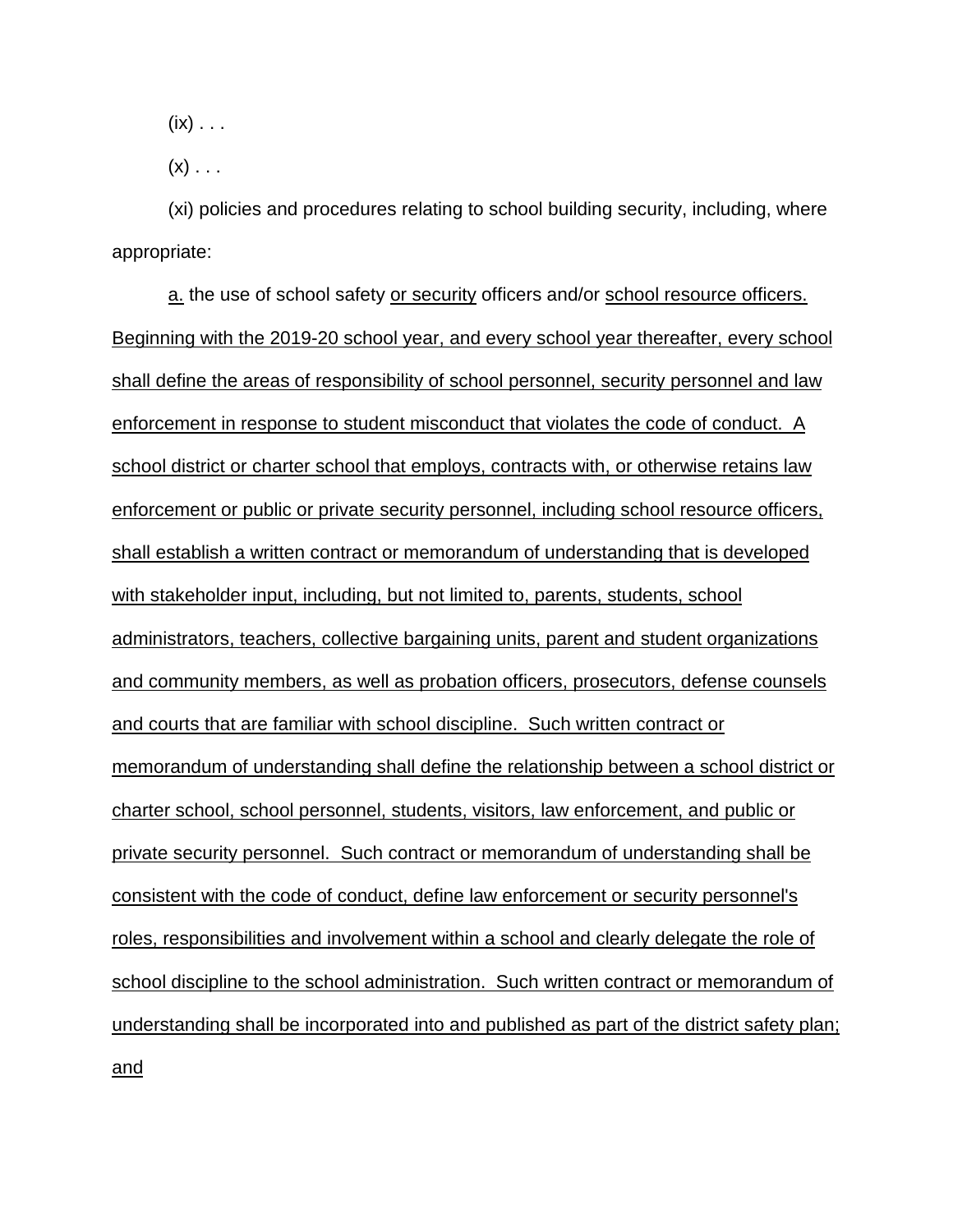b. security devices or procedures;  $(xii) \ldots$  $(xiii) \ldots$  $(xiv) \ldots$  $(xv)$  . . .  $(xvi) \ldots$ .  $(xvii) \ldots$  $(xix) \ldots$  $(2)$  . . . (3)

(a) Each board of education, chancellor or other governing body shall make each district-wide safety plan available for public comment at least 30 days prior to its adoption. Such district-wide plans may be adopted by the school board only after at least one public hearing that provides for the participation of school personnel, parents, students and any other interested parties. Each district shall [file a copy of] submit its district-wide safety plan and all amendments to such plan [with] to the commissioner [and all amendments to such plan], [shall be filed with the commissioner] in a manner prescribed by the commissioner, within [no later than] 30 days after [their] its adoption [,]. Commencing with the 2019-2020 school year, such district-wide plans must be submitted no later than October 1, 2019, and each subsequent October 1 thereafter.

(b) Each board of education, chancellor or other governing body or officer shall ensure that [a copy of] each building-level emergency response plan and any amendments thereto, is [filed with<u>] submitted to</u> the appropriate local law enforcement